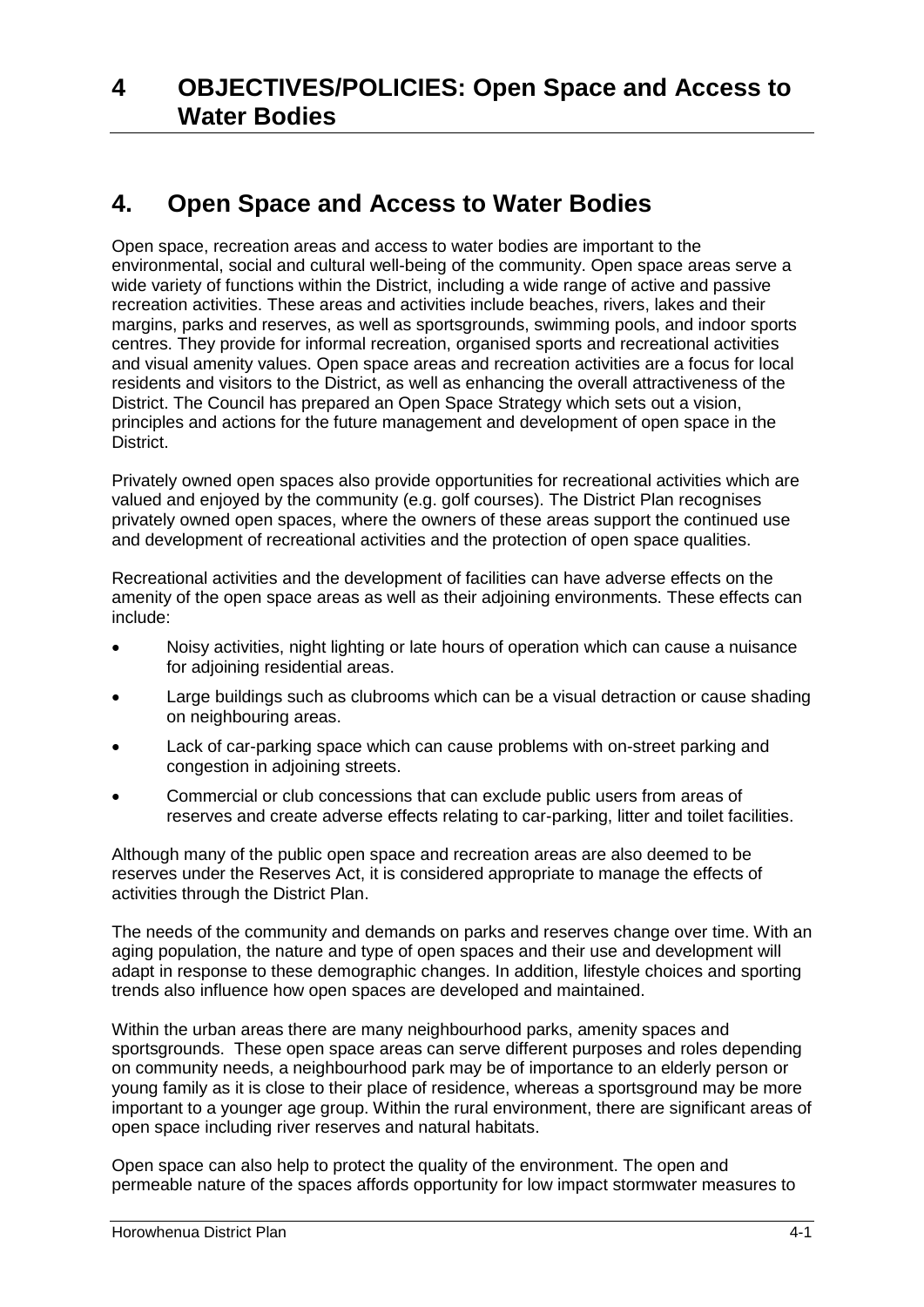be developed and maintained. Some public open space areas have ponds located on them which treat stormwater and protect against the effects of flooding at times of storm events. Contaminants, sediments and peak stormwater flows can be managed and contained using low impact urban design development (LIUDD) techniques which contributes to water quality and flood protection, before the water enters the District's rivers, lakes and other water bodies.

The river corridors within the District provide valuable open space for a variety of uses, including those undertaken on the water surface. These river corridors can serve a range of purposes, including providing public access to and along the water bodies, protecting the natural and conservation of rivers and their margins, and managing the risks from flooding and erosion.

The maintenance and enhancement of public access to and along the coast, lakes and rivers is a matter of national importance for which Council has responsibility. Public access to water bodies can support a variety of recreational opportunities. There is currently good access to isolated sections of the major water bodies in the District, but limited corridors or connections between areas along rivers or around lakes. However, there has been uncertainty as to where and what public access is sought to the various water bodies in the District. The Open Space Strategy provides direction on priority water bodies and where public access is considered appropriate to maintain and enhance.

The open space areas in this chapter primarily cover land owned and managed by the Council for parks and reserves purposes. Privately owned open spaces, such as the Levin Golf Course, can also be recognised and provided for under this chapter and the Open Space zoning network where their specific identification as part of the formal open space network is supported by the owner of that facility. There are other areas used and managed for recreational activities and open space, such as land administered by the Department of Conservation which is covered by other chapters in the District Plan.

# **Issue 4.1 OPEN SPACE ZONE**

The use, development and protection of Council's parks and reserves, and privately owned open spaces where supported by the landowner, so a range of recreation activities are provided for developed to meet the needs of the community, while being compatible with the nature, character and amenity of the open spaces and the surrounding environment.

## **Issue Discussion**

Encouraging all sectors of the community to incorporate health and fitness into their lifestyles is increasingly important because of the benefits that exercise and outdoor activities contribute to individual wellbeing.

Council owns and manages sportsgrounds and domains for formal and organised sports. Council maintains neighbourhood parks, walkways/cycleways, scenic and conservation reserves and these can be used for passive recreation and enjoyed at people's own leisure. As a result, the District has opportunities for both active and passive recreation activities and these have been identified and zoned as Open Space.

Privately owned open spaces can provide opportunities for recreation and are valued by the community (e.g. golf courses). Recognition of these privately owned open spaces, in addition to the Council's own parks and reserves, is appropriate where the owners of these areas seek to align their land use management with the provisions of the Open Space Zone.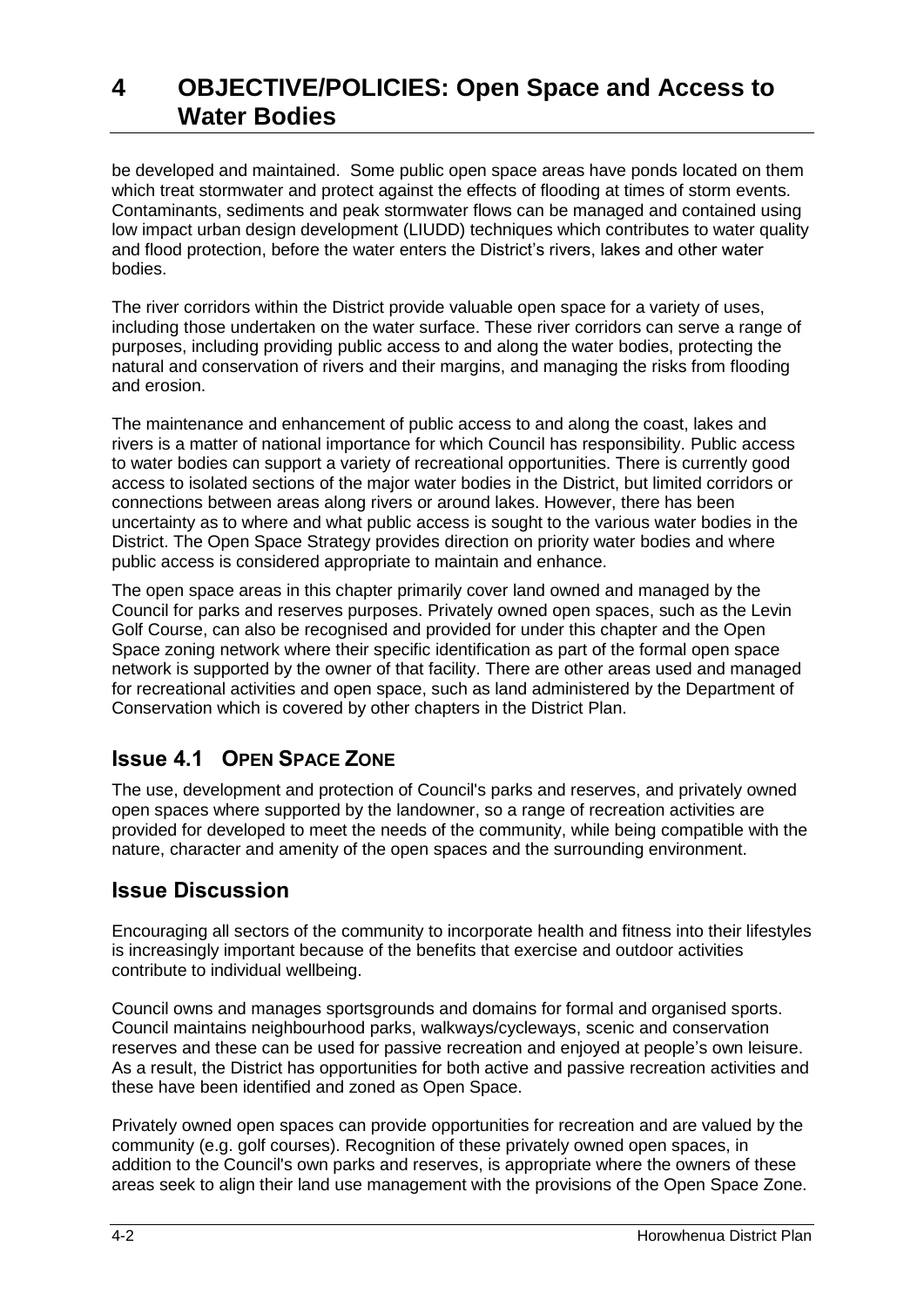The use of parks and reserves needs to increasingly respond to the trend of an aging population and provide for appropriately designed and located recreation facilities. The Horowhenua has specific recreation demands due to its demographics and community aspirations, and these demands are anticipated to change over time. Therefore, flexibility in the use and development of Council's parks and reserves is necessary.

The parks and reserves have many similar characteristics and amenities, such as a predominance of open space over built structures. In addition, some individual parks and reserves have special features and values, and include natural qualities, cultural significance or heritage interests. Furthermore, parks and reserves are located within residential and rural environments, where conflicts can arise at their boundaries. Activities and development can adversely affect character and amenity values, as well as the special features and values. These adverse effects can include the prominence and appearance of buildings and structures, noise, traffic generation and parking, lighting and glare. Therefore, the ongoing use and future development of parks and reserves must respect the qualities and values of the open space as well as adjoining properties.

## **Objectives & Policies**

## **Objective 4.1.1 Open Space Zone**

Council's parks and reserves and identified privately owned open spaces are efficiently used and developed with a range of recreational activities and opportunities that meet the changing needs of community, while ensuring the uses and development are compatible with the character, amenity and special values of the open spaces and their surrounding environment.

## **Policy 4.1.2**

Recognise Council's existing parks and reserves within an Open Space Zone where active and passive recreational activities are provided for and valued as important contributions to urban and rural environments.

## **Policy 4.1.3**

Ensure the character, amenity and special values of individual parks and reserves are recognised and recreational activities are compatible with the values of the site and the amenity values of the immediate environment.

#### **Policy 4.1.4**

Recognise and provide for a range of recreation activities within the Open Space Zone and provide flexibility for ongoing change in response to the community's recreation demand.

## **Policy 4.1.5**

Provide for festivals, celebrations and other organised events where these activities have a short duration and are infrequent, and ensure that significant adverse effects on the environment are avoided, remedied or mitigated.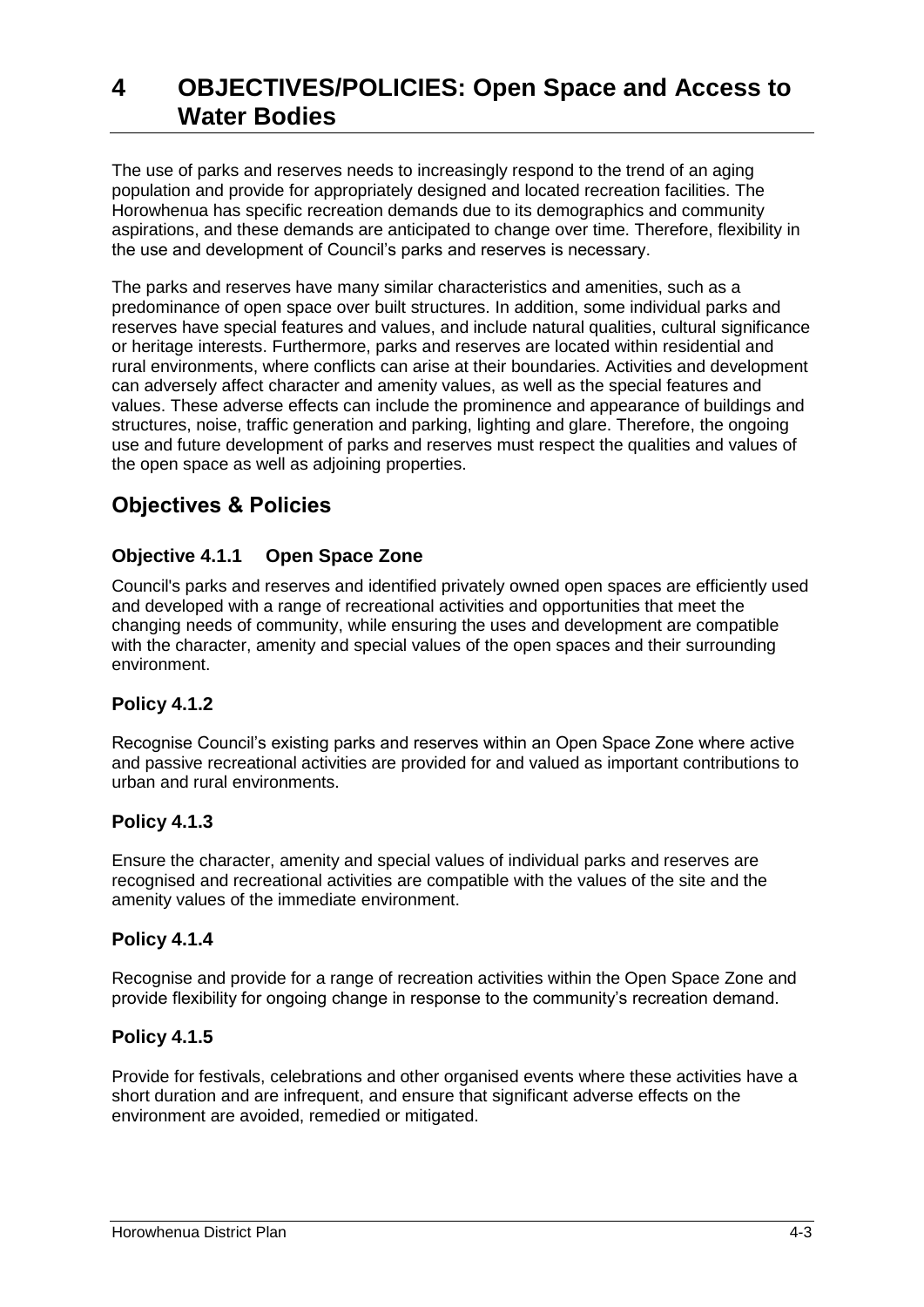### **Policy 4.1.6**

Manage non-recreation activities to ensure these activities are compatible with the recreation, character, amenity and special values of the Open Space Zone.

#### **Policy 4.1.7**

Provide for the management of storm water in suitable places within the Open Space Zone as a means of dealing with water quantity and water quality.

#### **Policy 4.1.8**

Maintain an overall low building form, with exceptions for outdoor lighting facilities and other buildings and structures that function to support recreation activities where these structures do not significantly adversely affect local environmental amenities.

#### **Policy 4.1.9**

Manage the nature, scale and level of environmental effects from activities and built structures in the Open Space Zone to minimise adverse effects on the character, amenity and special values of properties in the adjoining Residential Zone.

#### **Policy 4.1.10**

Manage the extent of building development within the Open Space Zone to ensure a high proportion of open and accessible open space is maintained, with a greater proportion of built development on the main sportsgrounds recognising their role and character.

#### **Policy 4.1.11**

Manage the location of building development within the Open Space Zone to ensure the amenity of the immediate residential streetscapes is maintained.

#### **Policy 4.1.12**

Manage the hours of operation for new facilities that provide for active recreation to ensure these facilities do not have adverse effects on properties in the adjoining Residential Zone.

#### **Policy 4.1.13**

Manage the display of on-site signage in the Open Space Zone to ensure signs that support the use of Council's parks and reserves are provided for and that the other advertising signs do not adversely affect open space values and surrounding areas.

#### **Policy 4.1.14**

Minimise the display of remote advertising signs in the Open Space Zone to ensure they do not adversely affect the open space character and recreation values of the District's parks and reserves.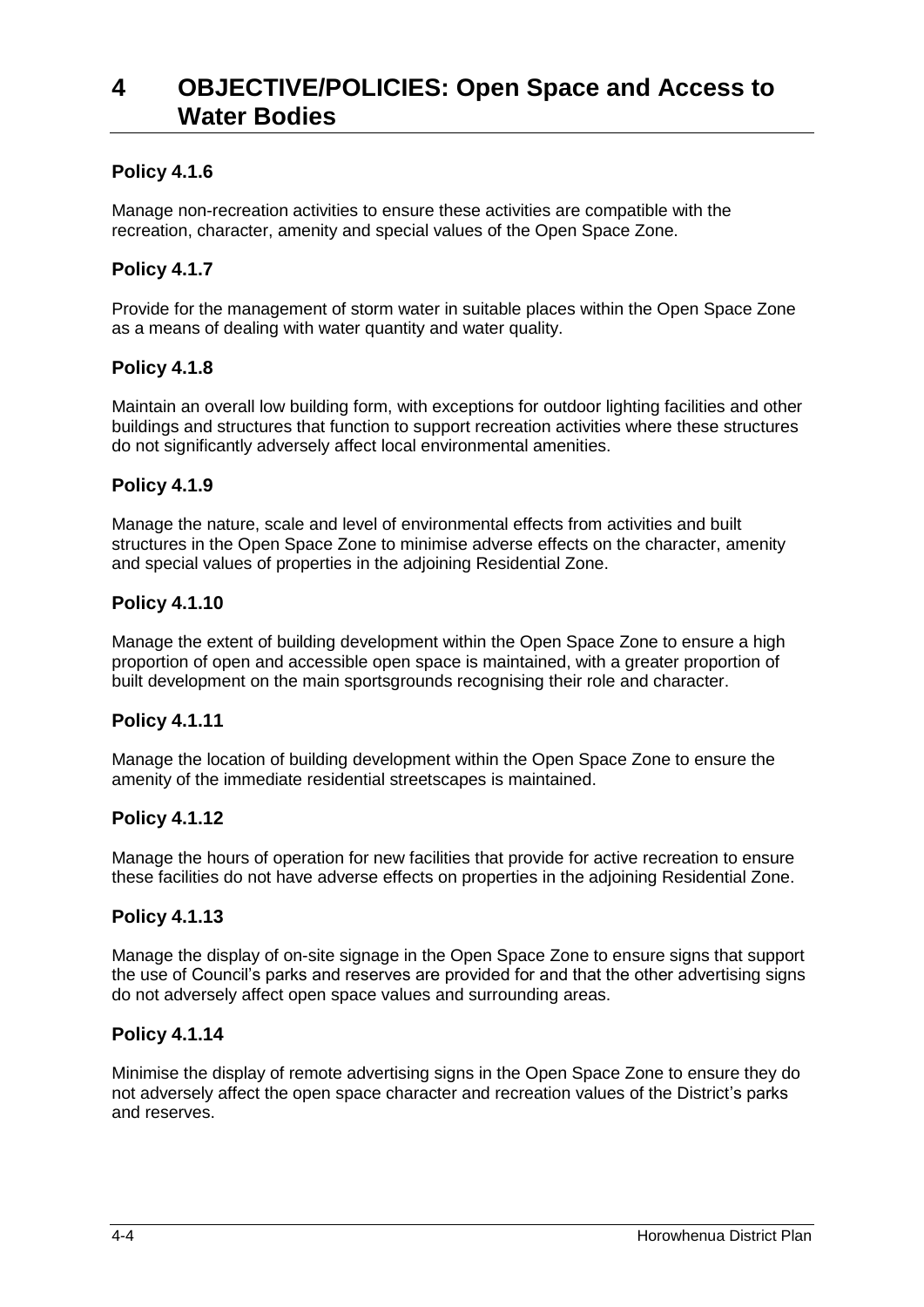## **Policy 4.1.15**

Provide for the inclusion of privately owned recreation land within the Open Space Zone, where the owners of such land are supportive of its inclusion within the Zone, and seek to manage such open space in a way which promotes its recreational use and development, and the protection of its open space qualities.

#### **Explanation and Principal Reasons**

A range of recreational activities and facilities are expected to occur within the Open Space Zone. The Open Space Zone ensures that Council's parks and reserves are valued for their contribution to both urban and rural environments throughout the District. The Open Space Zone can also provide for the use, development and protection of privately owned open space, should landowners seek to manage their properties in this way, especially where these areas are valued by the community for their open space role.

All Council's parks and reserves are collectively zoned Open Space to provide a comprehensive approach to managing their use and development. However, it is also recognised that there are a variety of parks and reserves which offer different experiences, opportunities and levels of amenity to the community.

The Open Space Strategy identifies four main categories of open space which are:

- Amenity Space: Spaces that serve multiple uses for local communities and visitors and are usually found close to a commercial centre of a settlement and add to local sense of place. For example, Foxton's Ihakara Gardens, Seaview Gardens and Levin's Remembrance Park, and Village Green.
- Neighbourhood Parks: Smaller areas of land that serve as a local community park, playground and/or gathering space. These tend to be used by communities that live within a walkable distance of the park. For example, Maire Street Reserve (Levin) and Hyde Park (Shannon).
- Sports and Recreation Parks: Larger 'flat' green spaces for formal active sports and recreation. These are sometimes defined as domains, sports grounds or sports parks. For example, Playford Park and Donnelly Park (Levin), and the Ohau and Shannon Domains.
- Scenic Reserves: Areas of land that have an ecological value and / or are connected to a natural feature such as a stream, significant vegetation or the coast. Sometimes these spaces lack public access but remain valued through ecological benefit and visual access / importance. For example, Barbers Bush - Himatangi Block Road, Waiopehu Scenic Reserve, Gladstone and Kimberley Reserves.

The level of activity and development anticipated for different types of parks and reserves is provided in a single set of provisions in the Open Space Zone. Council administers the Reserves Act 1977 with respect to the parks and reserves it owns and manages. Most of the parks and reserves have an individual Reserve Management Plan which sets out the overall expected uses for each public space. As well as individual Reserve Management Plans, Council implements a Parks and Reserves General Policy document. Jointly these Council documents guide decision making with respect to activities and development taking place on Council owned and managed parks and reserves. The guidance of these documents under the Reserves Act 1977 will avoid the development of incompatible activities within individual parks and reserves.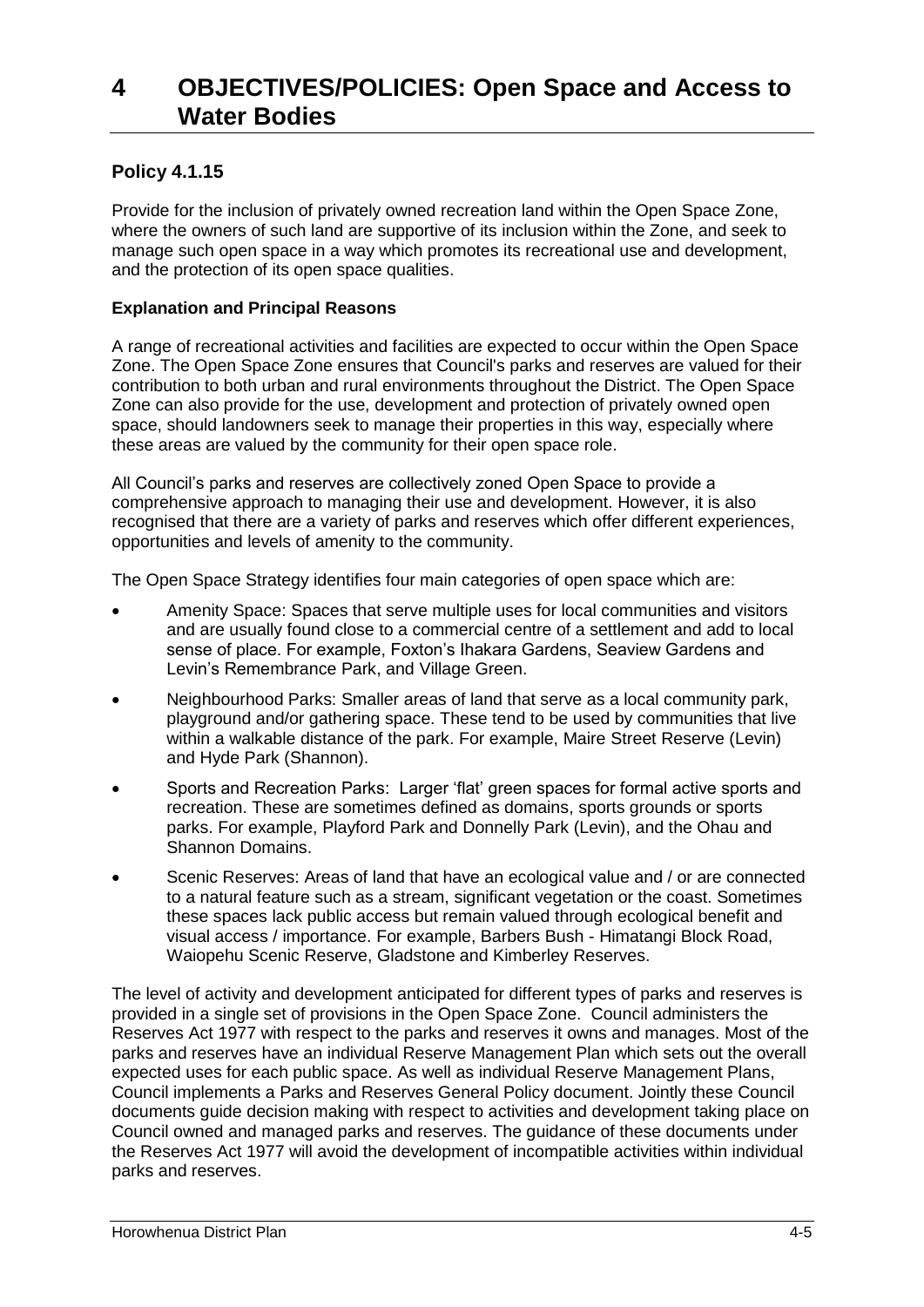The Open Space Zone permits active and passive recreation activities in all of Council's parks and reserves. The potential environmental effects of these activities and development are managed through amenity controls such as building height, site coverage and setbacks, noise levels and hours of operation. A greater level of built development is provided for at ten key parks and domains in recognition of their role as providing for active recreation facilities which require a larger extent of building compared to neighbourhood reserves, scenic reserves or amenity gardens.

Most Council parks and reserves are situated within residential areas. However, there are also a few rural domains, as well as scenic reserves which are located alongside water bodies or other natural features which are surrounded by rural land. In urban areas, the proximity of residential properties to most urban parks and reserves is recognised, with interface controls to manage the potential incompatibility effects. Any future resource consent considerations will need to assess effects on the established residential amenity that adjoins or is in proximity to the park or reserve. The extent of residential area affected will depend on the type and scale of activity proposed.

Stormwater runoff and the contaminants/sediments it contains affect the life-supporting capacities of the District's water bodies and nature and extent of flooding. Providing for stormwater management in the form of storage and detention areas on open spaces is an effective way to managing peak stormwater flows during stormwater events as well as the quality of the discharge of stormwater into water bodies.

Temporary activities are an important use of many parks and reserves, and are therefore provided for in the Open Space Zone. Temporary activities are of short duration and typically have limited effects on the immediate area. The establishment and operation of nonrecreation activities are managed to ensure they do not detract from the character and amenity of the open space and adjoining area.

## **Methods for Issues 4.1 & Objective 4.1.1**

## **District Plan**

- Identify Council's parks and reserves as Open Space Zone.
- Provide for the incorporation of privately owned open spaces within the Open Space Zone where sought by the landowner, and where the qualities of an open space are consistent with the outcomes expected within the zone.
- Rules to enable all recreation activities and associated facilities to establish and operate, subject to amenity and building controls.
- Rules to apply to boundaries with the Residential and Rural Zone to manage amenity and minimise reverse sensitivity effects.

#### **Reserve Management Plans**

 Council will manage the District's parks and reserves through the preparation, administration and review of Reserve Management Plans.

#### **Council's Open Space Strategy**

 Identify the recreation, character, ecological, amenity and other special values for each Council park and reserve.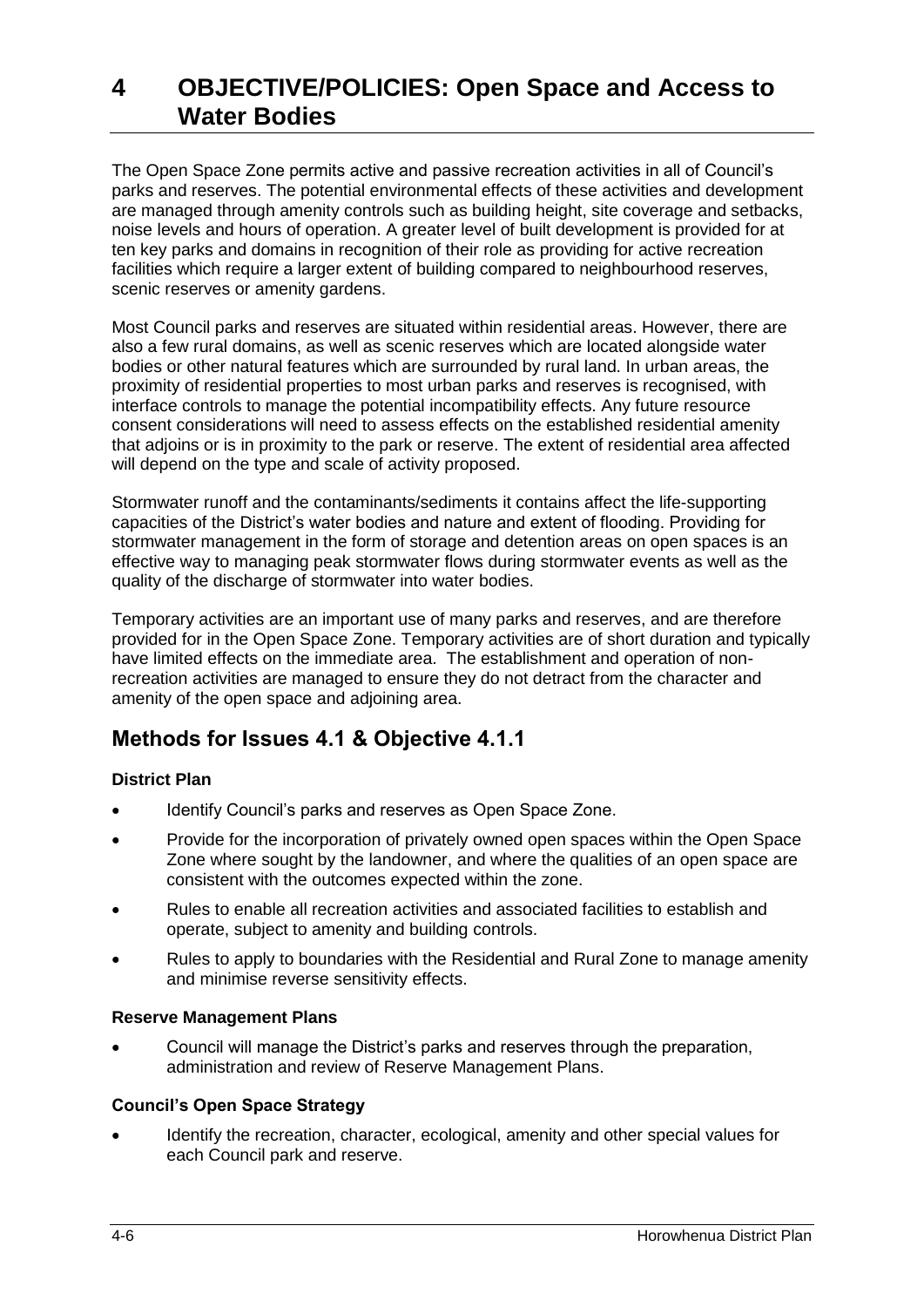Identify and prioritise recreation development projects and long term goals for the Open Space network.

#### **Long Term Plan**

 Council will use the Long Term Plan to prioritise the development of new, and upgrades to, parks and facilities to maintain the range of recreation activities and respond to changing recreation demands.

*A combination of methods are necessary to utilise Council's parks and reserves in a way that meets the community's recreational needs and minimises environmental effects on the open spaces and adjoining properties.* 

*Financial and strategic decision making through use of the Open Space Strategy in conjunction with the Long Term Plan process will prioritise resources and actions.* 

*The Open Space Zone recognises the value of Council's parks and reserves, and where appropriate, may also include privately owned open spaces. The regulatory framework provides certainty on the use, development and protection of recreation activities. The Open Space Zone sets thresholds on the nature and scale of development that can be tolerated within the parks and reserves and relationship with adjoining residential properties. Resource consents are required when amenity and building thresholds are exceeded, or where non-recreation activities are proposed, for example a permanent commercial activity, or a new community facility. Temporary activities, such as community events are permitted, subject to compliance with the relevant standards in the same way as they apply to other zones across the District. This process allows a commensurate level of assessment to understand whether the proposed development is appropriate in context.* 

## **Issue 4.2 ACCESS TO WATER BODIES**

Maintaining and enhancing public access to water bodies and the coast is highly valued by the community. However, in maintaining and enhancing this public access, the operational requirements of adjoining landowners and landowner rights may be compromised, or the other qualities of the water bodies and their margins including natural character, ecological values, sensitive cultural sites and areas, and hazard risks may be degraded.

## **Issue Discussion**

Public access to and along water bodies is a significant issue, as limited access can constrain the recreational opportunities and use of water bodies and their margins. However, in providing for this access, care needs to be taken to ensure it is in a form that does not adversely affect the operational requirements of landowners, such as farming operations or hydro energy generation activities, as well as degrading the natural character or ecological values, ecological values or cultural values of the water bodies and their margins.

The pressure and reasons for public access varies for different water bodies throughout the District. Public access to some water bodies is highly valued and sought after for fishing or kai moana purposes, while swimming and other water sports are valued for other water bodies. Currently, there is a relatively limited connected network of margins along rivers and streams, therefore, walkways and other pursuits along the length (including parts) is not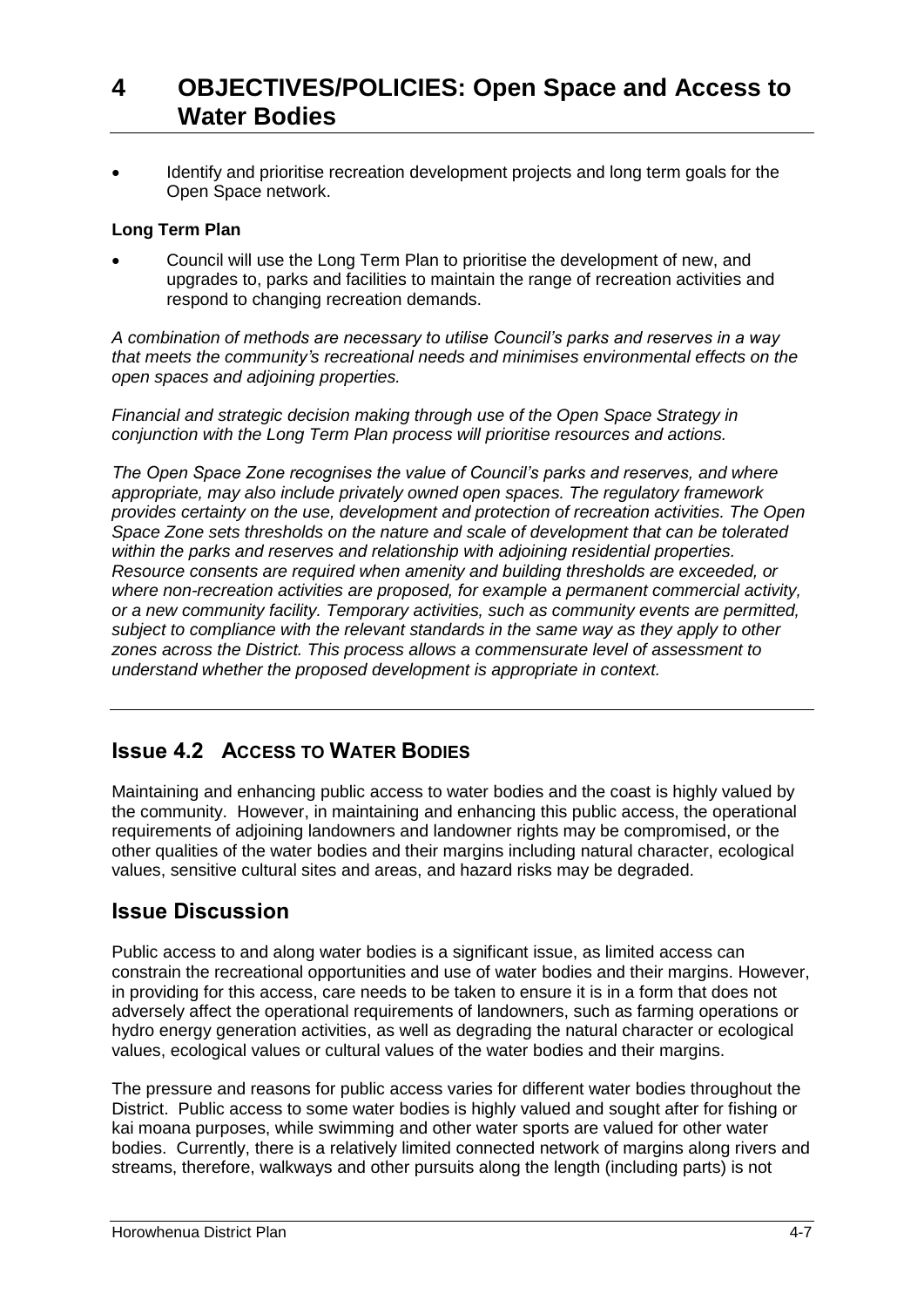undertaken, but is a desired outcome for the major rivers and streams. In addition to these public access benefits, esplanade areas are recognised to have other benefits, such as maintaining riparian vegetation and habitats (maintains aquatic habitats) and managing effects of natural hazards (flooding and river bank erosion).

Notwithstanding these benefits, creating public access to and along water bodies can adversely affect the values for which public access is sought. For example, subdivision of land on the edges of rivers, lakes and the coast leads to intensified settlement that in turn can detrimentally affect the natural character or ecological values of the riparian areas and potential conflict could arise between recreational uses (for example, swimming and motorised water sports). In addition, as many of the rivers and streams are within rural areas, public access could compromise or raise expectations about the operational requirements of rural land uses, such as maintaining or removing vegetation.

The relationship that Māori have with water bodies (and their margins) is to be recognised and provided for when considering the maintenance and enhancement of public access networks to and along lakes, rivers and other water bodies in the district. It is important that public access does not take place in a manner which degrades cultural value of sites of significance to Tangata Whenua, and where this might be the case, consultation is undertaken with them with respect to the creation of public access, particularly in respect to Waipunahau (Lake Horowhenua). No esplanade requirements apply with respect to Waipunahau (Lake Horowhenua), as it is already surrounded by a strip of land in Māori ownership, as is one side of Hokio Stream which drains the lake.

## **Objectives & Policies**

## **Objective 4.2.1 Public Access to Water Bodies**

Maintain and enhance public access to and along the coast, rivers, lakes and streams, at appropriate locations while preserving the natural character, cultural values and other values of these water bodies and their margins, and where the need for the protection of sites and areas of significance to Tangata Whenua is taken into account.

## **Policy 4.2.2**

Prioritise the needs for public access to water bodies with significant natural/ecological, natural hazards, recreational/access values.

## **Policy 4.2.3**

Require esplanade reserves or strips along the coast and identified rivers, lakes and streams that are considered of significant value in the District.

Note: Refer to Schedule 12 which identifies Priority Water Bodies in the District.

## **Policy 4.2.4**

Consider esplanade strips as appropriate along the margins of other water bodies not identified for their significant values where they would achieve the purpose of:

- Contributing to the protection of conservation values;
- Enabling public access; and/or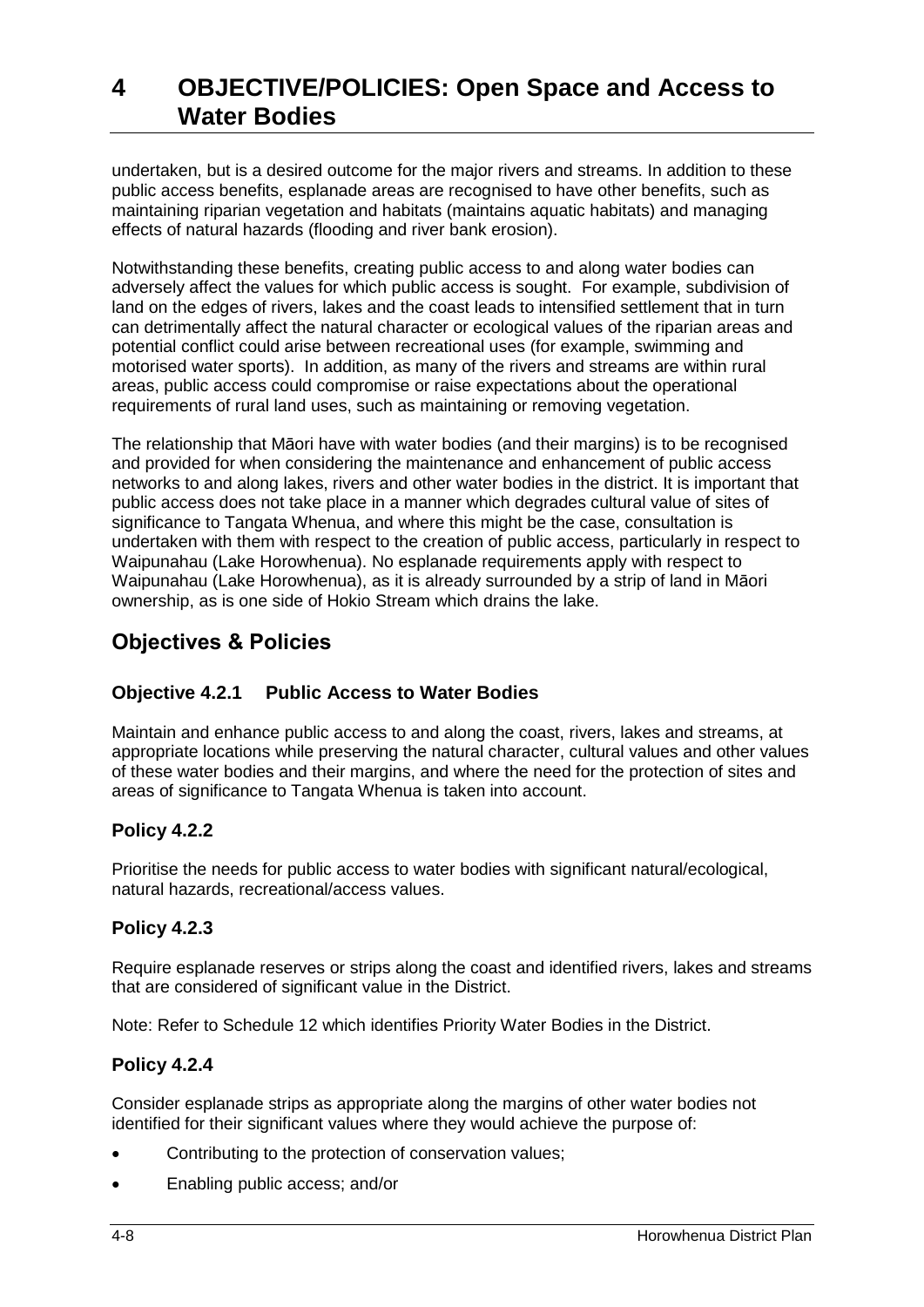Enabling public recreational use, where the use is compatible with conservation values.

## **Policy 4.2.5**

Recognise the creation of a network of esplanade reserves along water bodies of significant value is a long-term objective, and short-term arrangements may need to be made to manage esplanade reserves in isolated areas.

## **Policy 4.2.6**

Consider the reduction in width or waiver of the esplanade reserve or strips requirements where:

- The reduced width still provides for the use and enjoyment of the area;
- The purpose for the esplanade area can still be achieved;
- The creation of the esplanade area would adversely affect the natural and ecological, values of the water body and its margins;
- The creation of the esplanade area would adversely affect sensitive sites or areas of significance to Tangata Whenua:
- The taking of an esplanade reserve or strip would be unlikely to be of value in terms of enhancing public access in the particular location concerned, even in the longer term.
- Public health and safety is protected;
- Conflicts with other recreational uses are minimised;
- Flooding and other natural hazards are managed; and
- Alternative public access is available.

## **Policy 4.2.7**

Support landowners seeking to create esplanade areas and other open space connections between existing public recreation or conservation reserves, or any isolated areas, by developing partnerships and assisting with information and technical advice.

#### **Explanation and Principal Reasons**

Public access to the coast, lakes, rivers and streams is important to the community. The major water bodies have existing public access along parts of their length, particularly near or adjacent to existing settlements. Access to other smaller rivers and streams in rural areas is limited and fragmented. Council has prepared an Open Space Strategy to help guide where and what public access to water bodies is sought. This Strategy has identified water bodies with significant values where creating esplanade reserves or strips are a priority. This Strategy identifies connections along river corridors, along the coast, between the ranges and the coast, connections to the ranges, and along the railway corridor.

The key locations identified are often where new connections allow for greater access to other recreation/conservation opportunities, for example access to the Department of Conservation land and/or existing Council parks and reserves.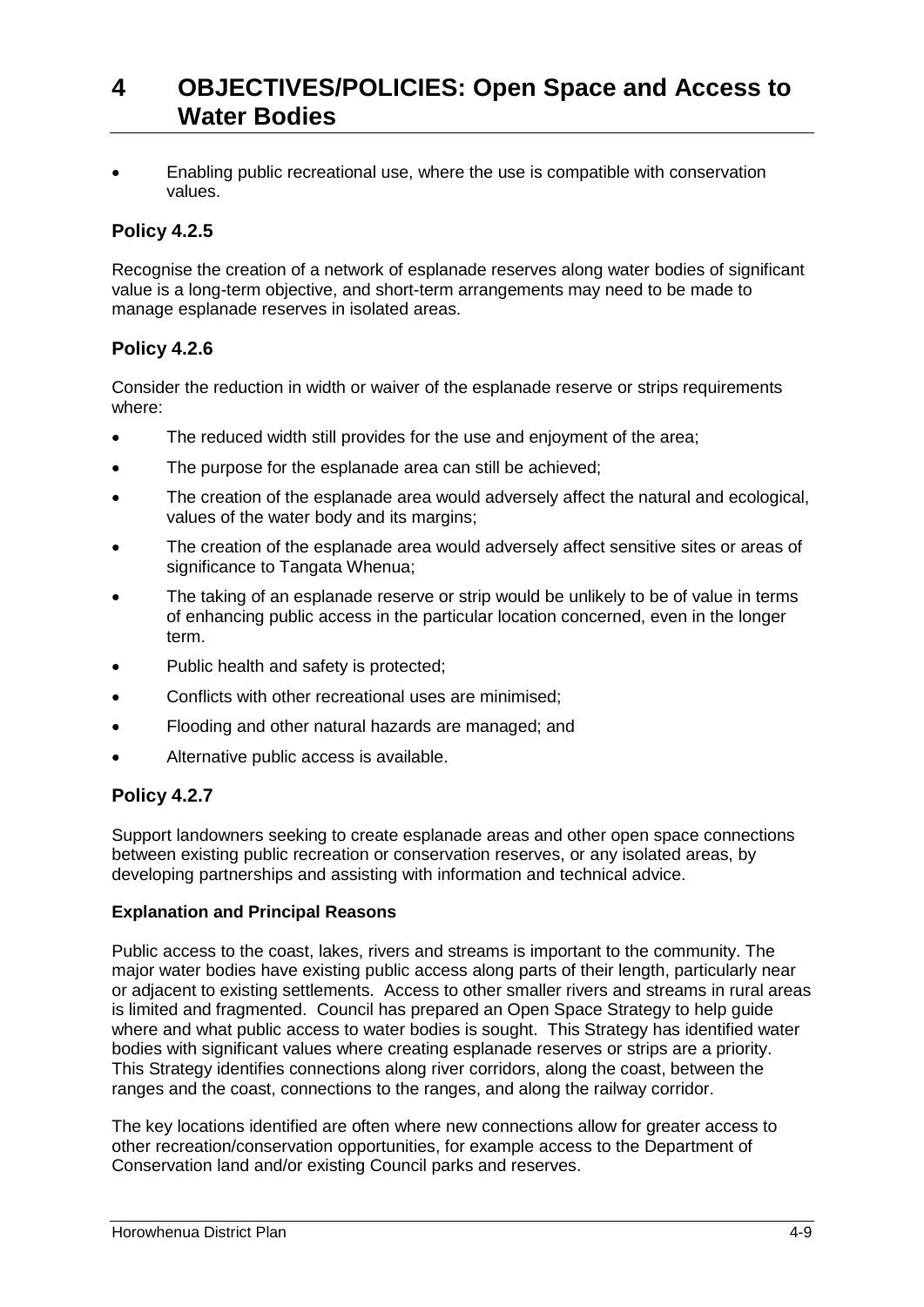As land adjoining these priority water bodies is subdivided and developed, formal access can be obtained through the subdivision process. This systematic process allows a Districtwide network to be developed over time. Opportunities can also arise through other means in securing public access, such as through land use consents or negotiation and agreement with landowners.

The public benefits gained from enhanced access to water bodies must be weighed against the effects on the values of the water body and their margins, as well as adjoining properties. For example, in rural areas, personal safety and security can be a concern for landowners if public access is created along waterways adjacent to their properties, and in urban areas, loss of privacy can be a concern. In addition, public access could adversely affect the natural values of the water body, such as dune habitats or riparian margins. Where an esplanade area has the potential to contribute to the open space network and provide enhanced connectivity or ecological corridors, the conservation values are to be weighed up against the provision of public access, the management of natural hazards and the aspirations of the landowner. Therefore, proposals involving new public access need to be carefully assessed, and there may be circumstances where reduced or no public access is appropriate.

The appropriateness of providing public access which might affect sensitive sites or areas of significance to Tangata Whenua, or the form of that access, has to be considered carefully in terms of potential adverse cultural impacts. There are sites of particular significance in the vicinity of Waipunahau (Lake Horowhenua) and its margins, which are important to Muaupoko.

It is recognised that developing an open space network is a long term goal. Therefore generating localised and connected esplanade areas (as and when opportunities arise) is a way of achieving this longer term community aspiration. Developing open space areas and connections in partnership with private landowners is encouraged, where landowners seek to provide these opportunities and wish to work with Council or community groups to do so, provided they are consistent with Council's Open Space Strategy.

## **Methods for Issues 4.2 & Objective 4.2.1**

#### **District Plan**

- Identify the priority water bodies (coast, lakes, rivers and streams) with significant values (Schedule 12 – Priority Water Bodies, Groups 1 and 2).
- Rules which require esplanade reserves or strips based on priority water bodies (Schedule 12 – Priority Water Bodies, Groups 1 and 2), with ability to reduce or waive the requirement where appropriate.
- Rules which provide for esplanade reserve/strips and access strips to be created appropriate along other water bodies.

#### **Asset Management**

- Management of esplanade reserves through the use of Reserve Management Plans.
- Negotiate with private landowners the possibilities for enhanced public access based on the Open Space Strategy.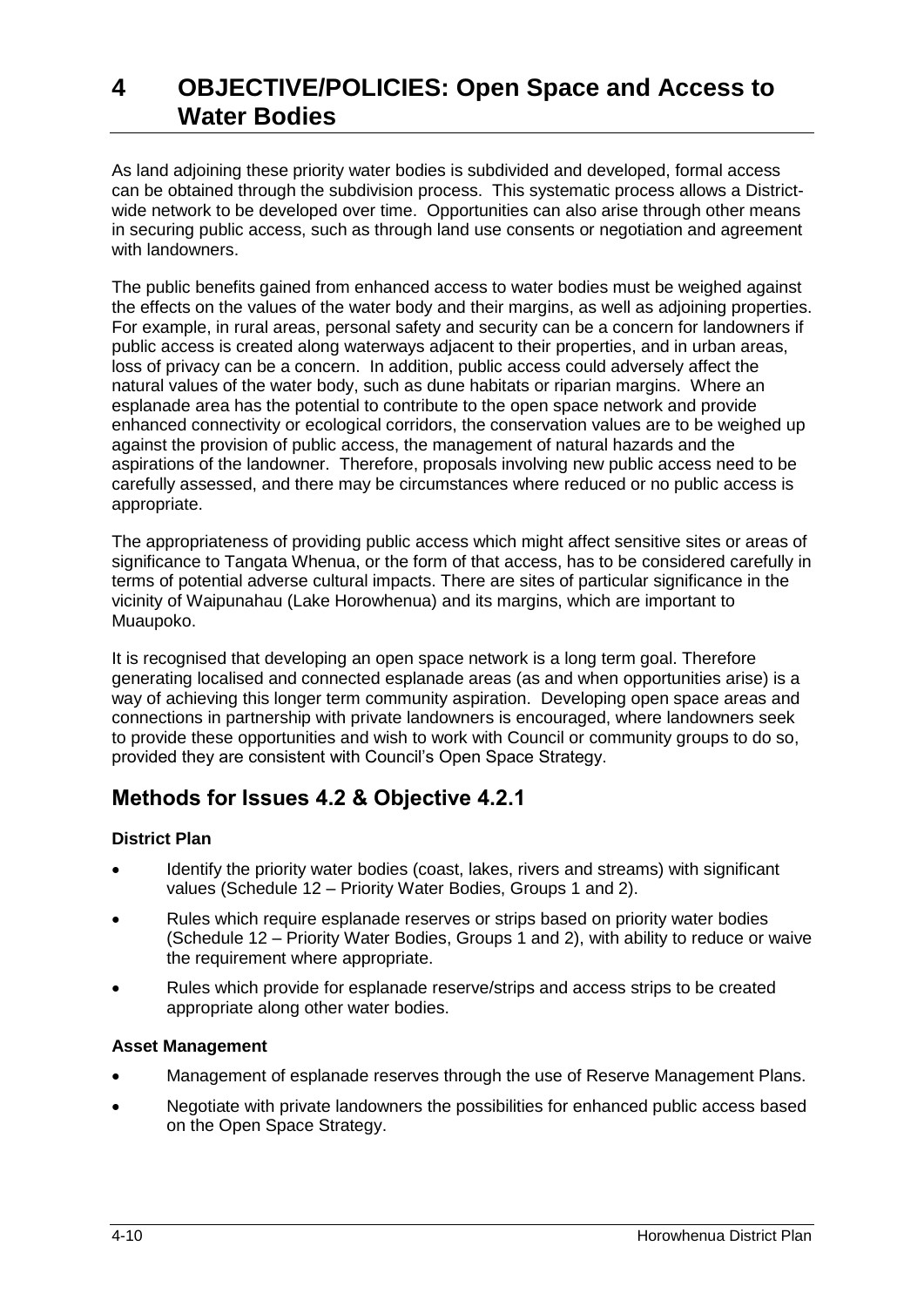Through the Long Term Plan process, Council may consider the provision of additional pedestrian access and walkways for the benefit of both residents and visitors.

#### **Provision of Information**

- Council will publicise the location of existing access ways through signage.
- Council will also cooperate with regional initiatives to promote improved riparian management practices.

*The methods use a mix of regulatory and non-regulatory tools to maintain and enhance public access to water bodies. The RMA contains specific provisions which place an onus on Council to make provision for esplanade reserves along the coast, rivers, lakes and streams when subdivision is undertaken. This provision is partly to enable the public to gain access to these areas for recreation and general enjoyment and also to assist in the protection of the natural character and values of these areas. Furthermore, esplanade reserves provide for access to waterways for maintenance purposes as well as providing some flood protection to adjoining properties.*

*Water bodies have been prioritised based on the current and future public access objectives and recognising the values of each water body. Esplanade reserves or strips are required for the priority water bodies, with minimum standards in terms of their width and type. For other water bodies, there is no requirement for the provision of esplanade reserves or strips. However, the provision of esplanade reserves or strips on other water bodies would be assessed on a case-by-case basis.*

*Non-regulatory methods such as provision of information and negotiating with landowners have been adopted to foster co-operation between the various parties with interests in public access and water bodies.*

## **ANTICIPATED ENVIRONMENTAL RESULTS**

The environmental results for open space and access to public water bodies which are anticipated to result from the combined implementation of the above policies and methods are as follows:

- 4(a) Improved public access to the coast, rivers and lakes within the District, in particular the priority water bodies identified.
- 4(b) Council's parks and reserves are accessible and provide a range of recreation activities relevant for the community.
- 4(c) Adverse effects of recreation and other activities undertaken on the parks and reserves have not degraded the character and amenity values of these open spaces.
- 4(d) Recreation and other activities on the parks and reserves are compatible with neighbouring properties.